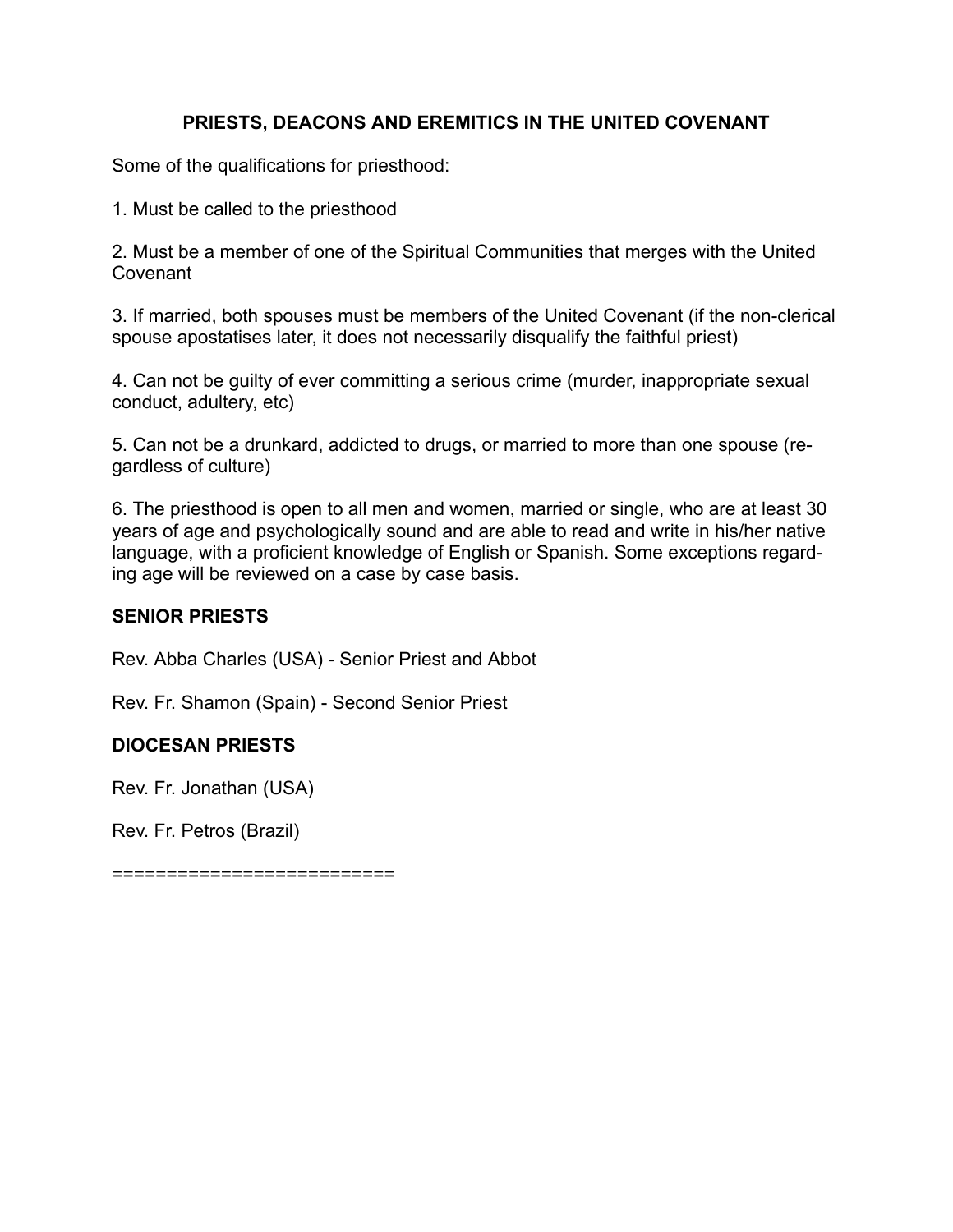## **DEACONS**

*Some of the qualifications for deacons:*

1. Deacons are appointed from among the faithful men and women of the Spiritual Communities that merge with the United Covenant.

2. If married, both spouses must be members of the United Covenant (if the deacon's spouse apostatises later, it does not necessarily disqualify the faithful deacon)

3. Can not be guilty of ever committing a serious crime (murder, inappropriate sexual conduct, adultery, etc)

4. Can not be a drunkard, addicted to drugs, or married to more than one spouse (regardless of culture)

5. The diaconate is open to all men and women, married or single, who are at least 20 years of age. Some exceptions regarding age will be reviewed on a case by case basis.

6. Deacons are not "clerics" in the same manner as priests but they do belong to the class of "holy orders." A candidate to the diaconate is suggested to the Teacher of Righteousness and Teacher of Light based on the recommendation of his/her priest. If approved, he or she serves as a lay-deacon for one year. If his/her services are satisfactory during the entire year, he/she will be appointed as a deacon. The deacon's main responsibility is to assist the priest in carrying out his duties regarding baptismal and membership records, gathering the congregation for worship, reading the holy text during worship services, and assisting the priest at a liturgical service but not conducting the service itself.) In the event that a priest is not available the deacon may perform marriages and baptisms. A deacon may also lead the prayer rope service without the presence of a priest. It is also the responsibility of the deacon to report to the Teacher of Righteousness and the Teacher of Light concerning all activities of his/her office, including that of the priest. It is not the responsibility of the deacon to reprimand either his/her priest or the congregation. A priest can not remove a deacon without permission of the Teacher of Righteousness and the Teacher of Light. Some deacons are appointed in territories that do not have priests.

## **SENIOR DEACONS**

Rev. Deacon Michael (Terra Nova) - Senior Deacon

Rev. Deacon Adrian (Terra Nova) - Senior Deacon

## **OTHER DEACONS**

Rev. Deacon R. (Yemen)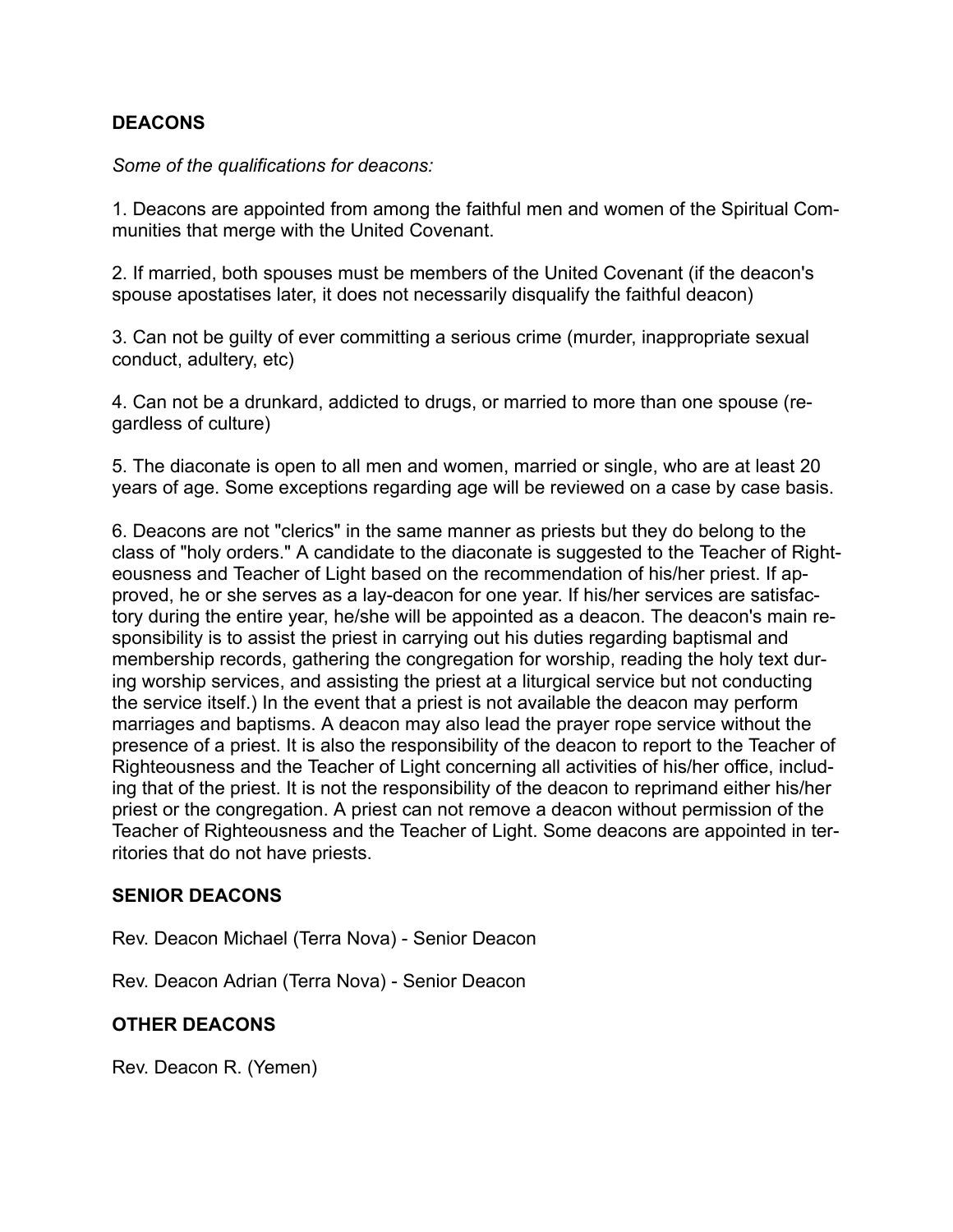Rev. Deaconess A. (Uzbekistan)

==========================

# *The Synod of the Religion of Light*

Mir Izgadda

Mar Chayim

Mar Seraphim

Mar David

Abba Charles

Father Shamon

==========================

# **POUSTINIK (DIOCESAN HERMITS AND ANCHORITES)**

A poustinik is a term (in the United Covenant) used to identify a diocesan hermit (male) or diocesan anchorite (female). A poustinik is not always a cleric. In the United Covenant of the Religion of Light, the term poustinik refers to both clerics and the laity who live alone, praying for others and themselves on a daily basis, living a life of penance and charity, makes themselves available to the membership and the public as far as it is possible (especially by offering prayer and if possible sharing food). They are recognized by the Religion of Light as an official poustinik under a specific diocese in their general location.

## *Qualifications:*

1. Must be in good standing with the Religion of Light.

2. Must be spiritually mature, psychologically sound, and very serious about his/her responsibilities.

3. Must be able to live alone in a small home, typically away from society with minimum technology and comforts of modern society, and self-sufficient without entanglement with worldly employment and politics. A limited number of visitors may be received if necessary.

4. Must be single (never married), no children, and no desire for marriage.

5. Depending on the location, the diocesan hermit/anchorite will need to have a working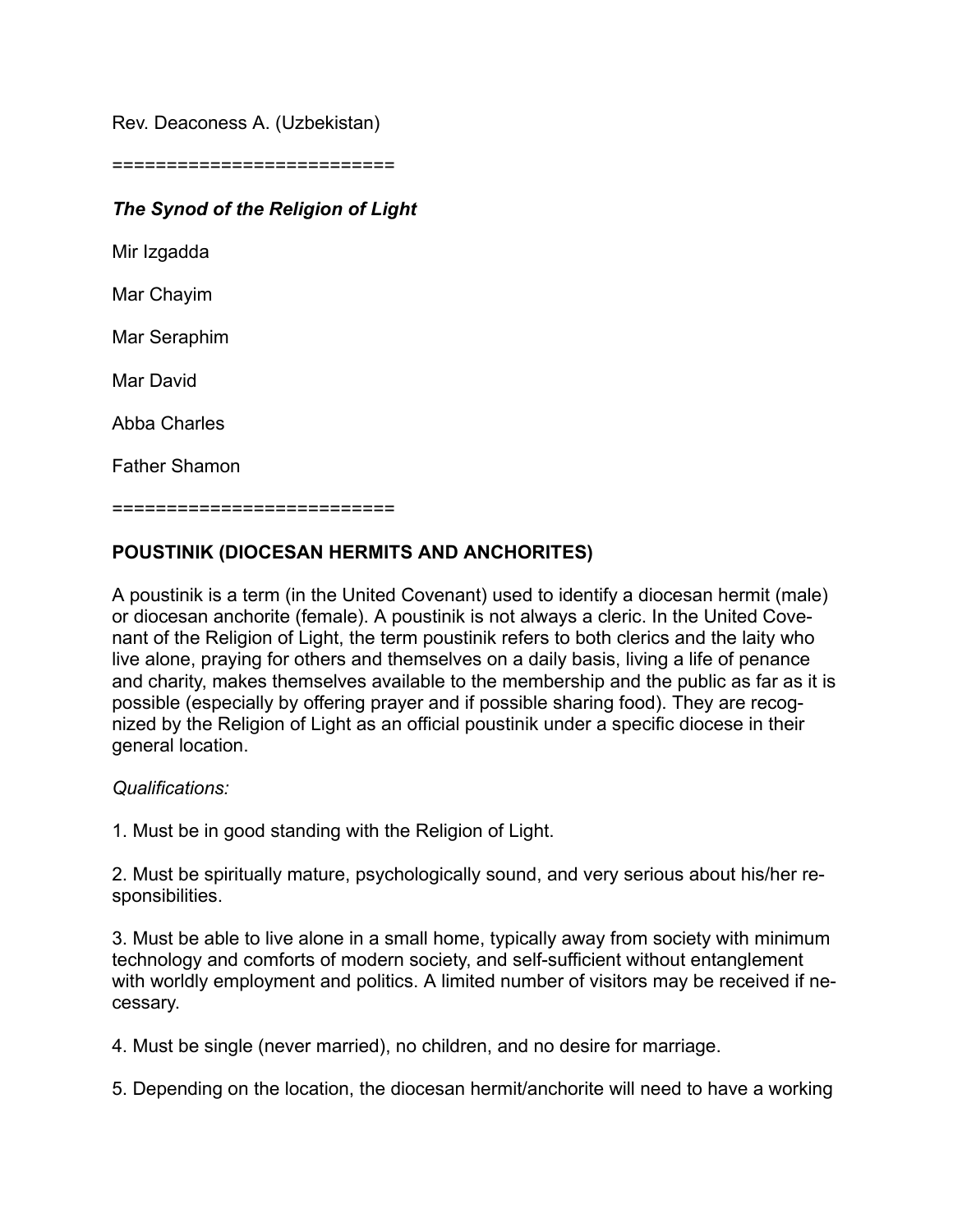knowledge of basic herbal medicine according to his/her local area.

6. Must be able to read and write.

7. Must not have any serious criminal record (murder, inappropriate sexual conduct, etc), no use of alcohol, tobacco or illegal drugs. If after a brother or sister becomes a hermit/anchorite he/she breaks one of the requirements, he/she will no longer be considered as a hermit/anchorite depending on the seriousness of the infraction.

8. While a non-clerical poustinik does not council the priesthood, they may serve as private confessors for priests and be spiritual companions to a priest when the priest is troubled with various situations. The hermit/anchorite must be able to practice the strictest ethics and privacy in all situations.

There are currently 9 diocesan hermits/anchorites throughout the world. There are 8 in India, while only 3 are in the United States and only 1 in Pakistan. It is very difficult to meet the qualifications of a poustinik. If one wishes to serve in such capacity, he/she should contact their local priest. The priest will make this information known to the Teacher of Righteousness and/or Teacher of Light with information as to why the priest feels the individual would be able or not able to serve in such a capacity. The information will be reviewed and replies will be made to the priest within 90 days. The potential diocesan hermit/anchorite will be required to write a 14-page document concerning his/her life and experiences in the Religion of Light, as well as why he/she as a candidate meets the qualifications, including proof of such qualifications. Within the document, 5 of the 14 pages must include a detailed rule of spiritual life. The rule is a personal statement of intent and goals which one will live by as a diocesan hermit/anchorite. We note here that most individuals applying for diocesan status are denied due to lack of qualifications.

A diocesan hermit/anchorite remains under the authority of his/her priest as well as one of the senior priests in the Religion of Light. There are currently 2 senior priests - one in Spain and the other in the United States.

*Diocesan Hermits in the U.S.*

Brother Dennis Howell **Brother Dorie** Brother Moise DeCosta

## **Private Hermits/Anchorites (those without diocesan status)**

Any member (not married) can serve as a private hermit or anchorite if his/her priest feels they are suited for such a calling. His/her responsibility is to pray for his/her own needs as well as other members of the Religion of Light and for the conversion of the world.

These individuals are not referred to as poustinik or diocesan hermits/anchorites, and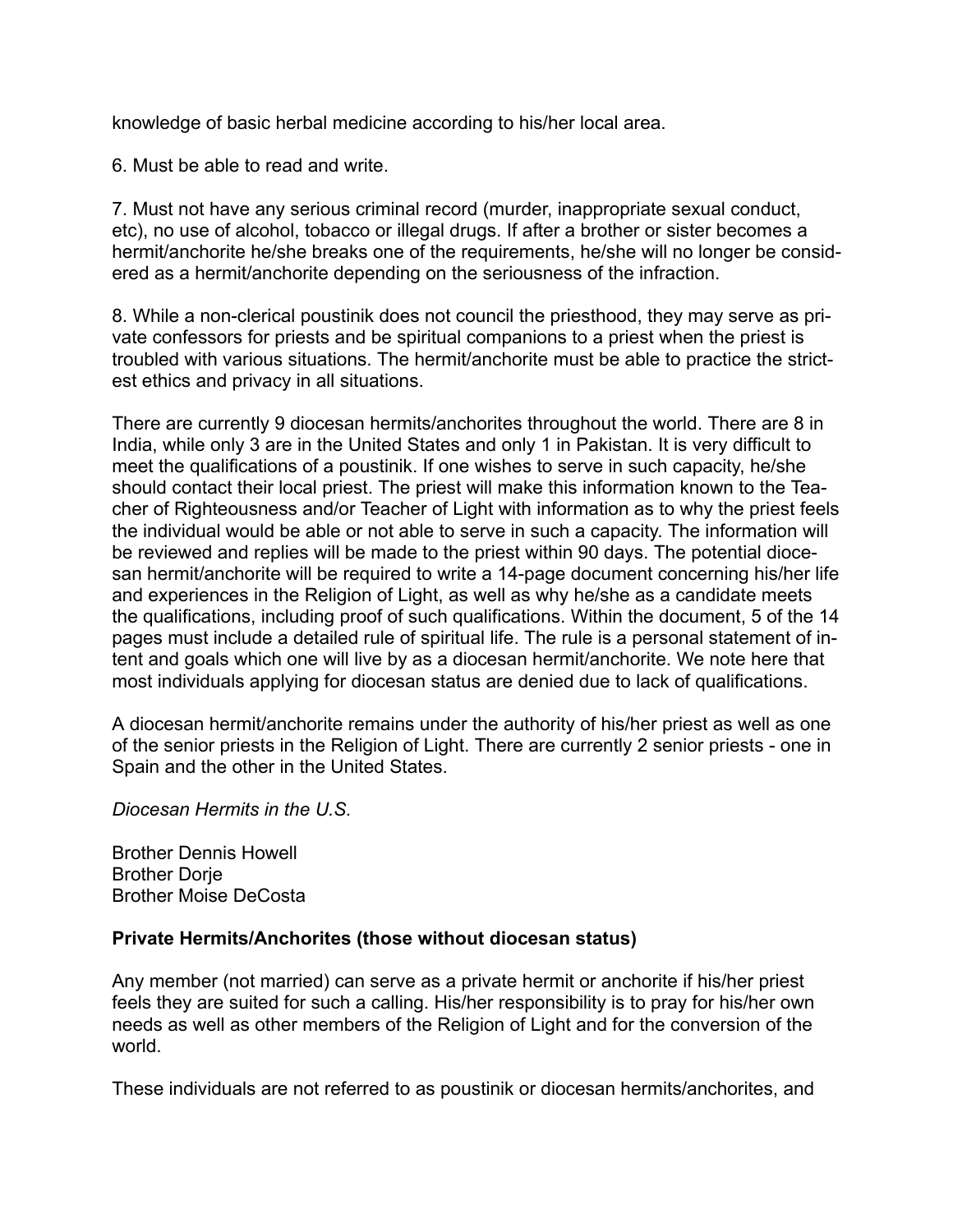thus are not under the same qualifications. There is no formal investiture. A private hermit/anchorite can be blessed by the priest (or a deacon if a priest is not available) without a public ceremony.

They are not permitted to wear a habit or any type of attire or insignia or jewellery that would identify them as being canonically recognized by the diocese.

Such individuals should have a reliable source for sufficient income and not solely rely on the members of the congregation to assist them with housing and other living expenses.

Such hermits/anchorites may be divorced, have adult children (not living in the home). Private hermits/anchorites should not be in a relationship with another person. If the hermit/anchorite becomes involved in a relationship he/she no longer qualifies as a hermit/anchorite.

Private hermits/anchorites are not required to write a letter of intent but must request council from his/her priest explaining why the desire exists to serve in such capacity.

A private hermit/anchorite may refrain from serving as such at any time without permission of the priest; however, he/she must make this known to the priest.

#### ==========================

## **Additional notes**

1. In the United Covenant, the hierarchy does not always follow the traditions of all the Spiritual Communities. For example, there are no Bishops. Under the Creator and the Messenger, the offices of responsibility include: the Teacher of Righteousness, the Teacher of Light, the Patriarch, Priests and Deacons. A local congregation may appoint Readers, secretaries, treasures, and so on for their own needs. These positions should first be filled by deacons if possible.

2. Since the office of Archdeacon is a special responsibility for the Thomasines and St. Thomas Christian Spiritual Communities, there is no appointment for this position in the United Covenant. At one time an Archdeacon was appointed for Uzbekistan, but that country's needs changed over time and that office was no longer needed. The office of "Senior Deacon" is not the same as "Archdeacon." If an individual Archdeacon and his/her spiritual community merges with the United Covenant, he/she will retain the title originally given. The title, at least within the United Covenant, will be viewed as a deacon. It does not hold any higher ranking than other deacons. If the Archdeacon becomes a member of the United Covenant, but without merging his/her spiritual community, he/she will not retain the title of Archdeacon, but will be known as deacon instead.

3. The Synod of the Religion of Light consists of the Messenger, the Teacher of Righteousness, the Teacher of Light, the Patriarch and senior priests. Deacons may be re